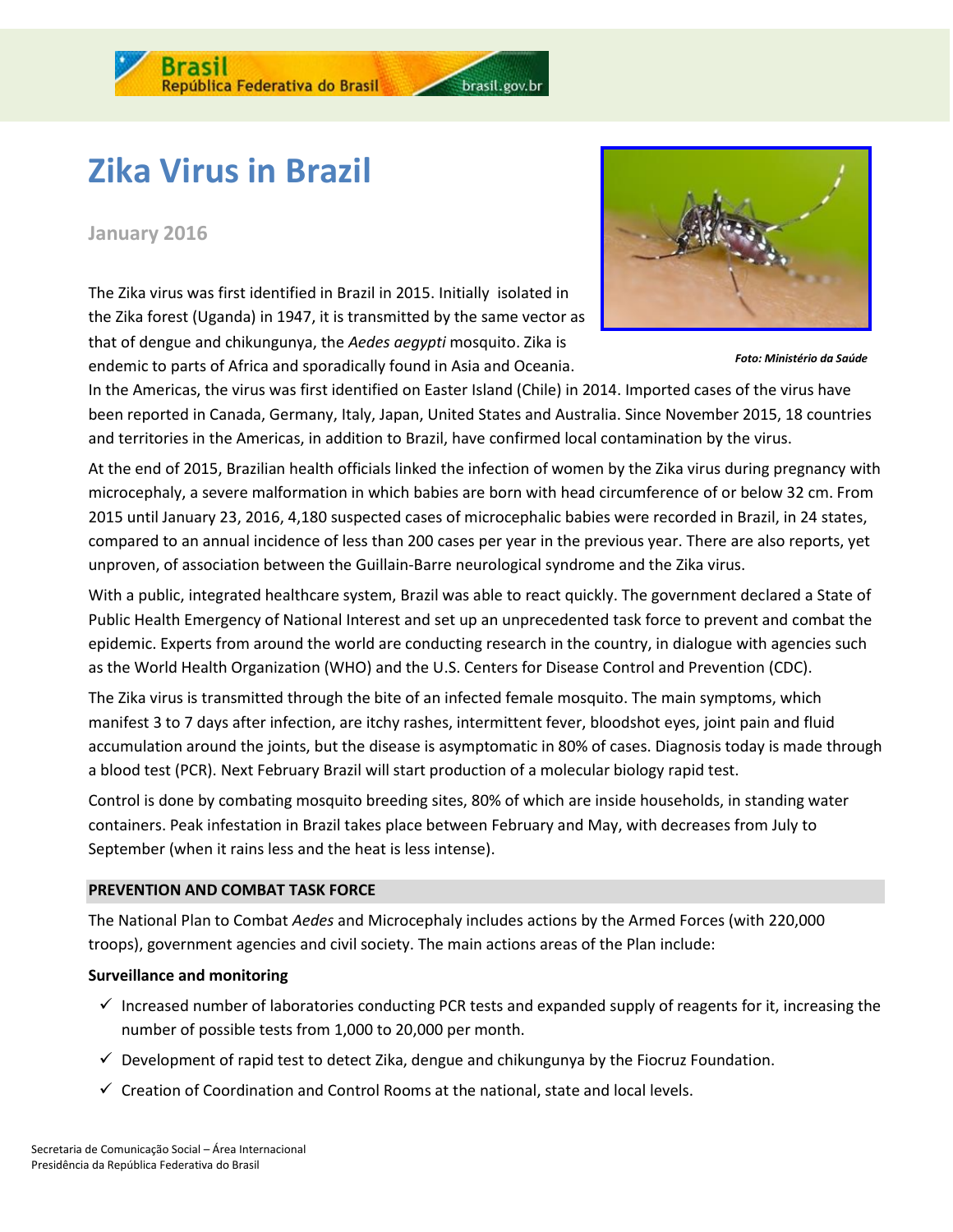

#### **Prevention, control and training**

 $\checkmark$  Increase (from 43,900 to 309,900) in the number of health workers deployed in order to visit 100% of households and public facilities, relying on the support of 50,000 military.

brasil.gov.br

- $\checkmark$  Purchase of 100 tons of larvicides for use until June 2016.
- $\checkmark$  Recommendations issued to 56,000 hotels, inns and hostels in the country.
- $\checkmark$  Cleaning campaigns run by the 1,200 military organizations spread throughout Brazil.
- $\checkmark$  Launch of clinical protocol for healthcare professionals in December 2015.
- $\checkmark$  Online capacity building module used to train professionals working in 737 maternity wards.

#### **Financial investment**

An additional R\$ 500 million earmarked to combat *Aedes aegypti* in 2016.

#### **Information, awareness and mobilization**

- $\checkmark$  Military mobilization for distribution of educational materials in 356 municipalities.
- $\checkmark$  A [Travelers' Health](http://portalsaude.saude.gov.br/index.php/cidadao/principal/english) website with information in English, Portuguese and Spanish.
- $\checkmark$  Intensification of mass campaigns on radio, television, newspapers, billboards and social networks from December 2015 to June 2016.
- $\checkmark$  Campaign focused on pregnant women and women of childbearing age.
- $\checkmark$  Mobilization of schools and universities trade union, employer, religious and social movements, industry, commerce, social networking and communication.
- $\checkmark$  Engagement of the school system to help mobilize communities with the aid of the military.

#### **Research**

- $\checkmark$  Development of vaccines by three national public institutes (Butantan, Evandro Chagas and Bio-Manguinhos) and three private laboratories (Sanofi Pasteur, GlaxoSmithKline and Takeda).
- $\checkmark$  A Fiocruz-led project uses *Wolbachia* bacteria to prevent the production of larvae.
- $\checkmark$  Biofactory Moscamed is producing transgenic mosquitoes whose offspring do not reach adulthood.

| <b>State</b>     | <b>Total reported cases</b> | <b>Cases reported under</b><br>investigation | Microcephaly and/or birth defect cases |                  |
|------------------|-----------------------------|----------------------------------------------|----------------------------------------|------------------|
|                  |                             |                                              | <b>Confirmed</b>                       | <b>Ruled out</b> |
| <b>NORTHEAST</b> | 3,607                       | 2,984                                        | 268                                    | 355              |
| Alagoas          | 158                         | 158                                          | 0                                      | 0                |
| Bahia            | 533                         | 471                                          | 35                                     | 27               |
| Ceará            | 229                         | 218                                          | 4                                      | 7                |
| Maranhão         | 134                         | 119                                          | 0                                      | 15               |